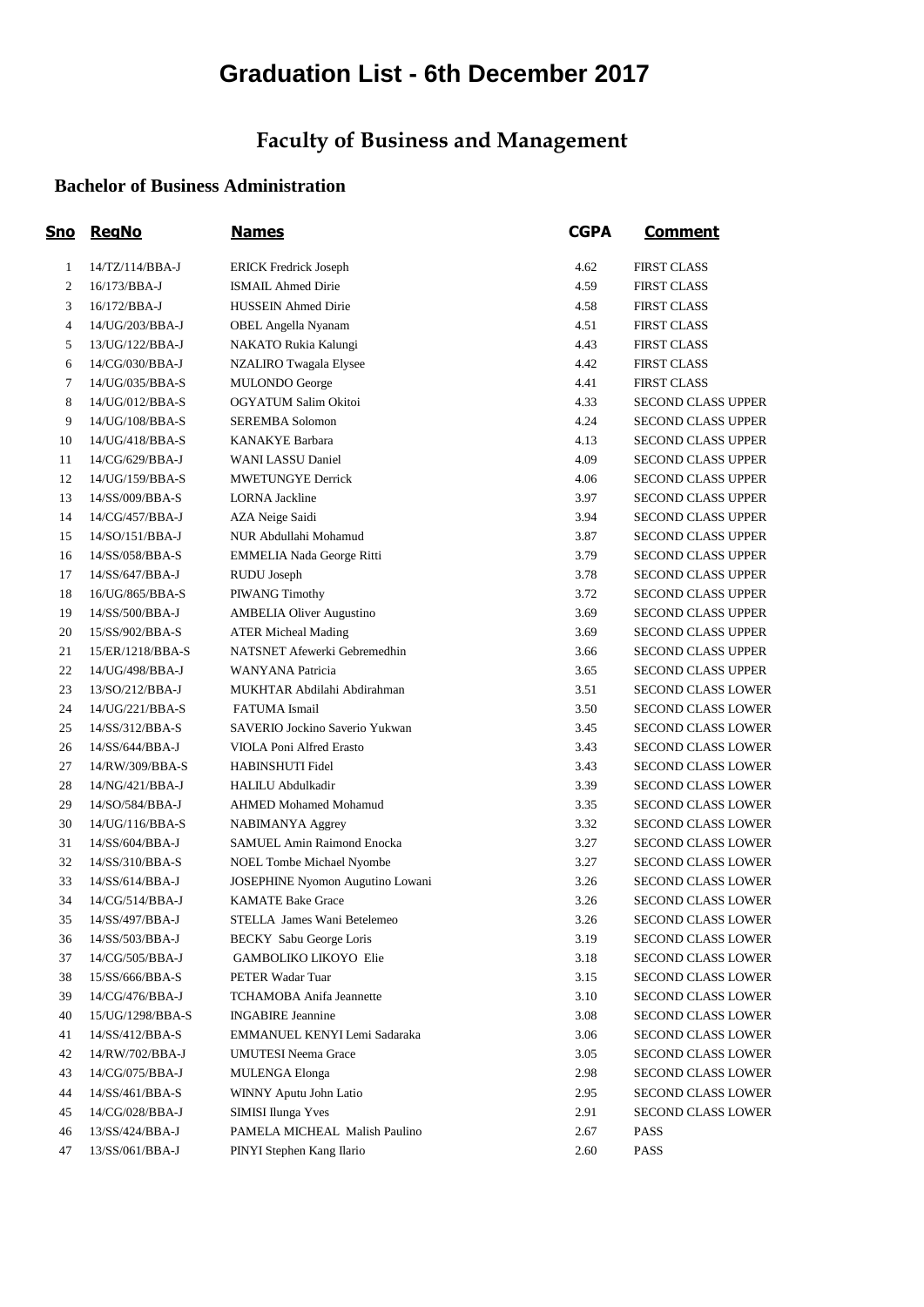## **Bachelor of Human Resource Management**

| Sno | <b>RegNo</b>     | <b>Names</b>                    | <b>CGPA</b> | Comment                   |
|-----|------------------|---------------------------------|-------------|---------------------------|
| 1   | 14/NG/049/BHRM-S | <b>OKATA Chinedu Davidson</b>   | 4.19        | <b>SECOND CLASS UPPER</b> |
| 2   | 14/UG/226/BHRM-S | <b>CLAIRE Nabaasa</b>           | 4.12        | <b>SECOND CLASS UPPER</b> |
| 3   | 14/SS/109/BHRM-J | MAWUT Joseph Ngong              | 4.10        | <b>SECOND CLASS UPPER</b> |
| 4   | 14/UG/192/BHRM-S | <b>BALIRONDA Philimon</b>       | 4.04        | <b>SECOND CLASS UPPER</b> |
| 5   | 14/CG/038/BHRM-J | <b>ZAWADI Nzaliro Florence</b>  | 3.85        | <b>SECOND CLASS UPPER</b> |
| 6   | 14/UG/388/BHRM-S | <b>SHEMEREIRWE Sharon</b>       | 3.83        | <b>SECOND CLASS UPPER</b> |
| 7   | 14/CG/105/BHRM-J | <b>BAHATI Bakulikira Divine</b> | 3.81        | <b>SECOND CLASS UPPER</b> |
| 8   | 14/UG/078/BHRM-S | <b>BAGAMBE</b> Innocent         | 3.70        | <b>SECOND CLASS UPPER</b> |
| 9   | 14/CG/118/BHRM-J | NDALIKO Kahindo Ariane          | 3.58        | <b>SECOND CLASS LOWER</b> |
| 10  | 15/380/BHRM-J    | YASIR Ahmed Hassan              | 3.50        | <b>SECOND CLASS LOWER</b> |
| 11  | 14/SS/311/BHRM-S | <b>ALICE Minala Edward</b>      | 3.44        | <b>SECOND CLASS LOWER</b> |
| 12  | 14/SS/318/BHRM-S | MARGARET Anita Raphael Sebit    | 3.33        | <b>SECOND CLASS LOWER</b> |
| 13  | 14/NG/097/BHRM-S | <b>ONIGBOGI Nannyi Margaret</b> | 3.25        | <b>SECOND CLASS LOWER</b> |
| 14  | 14/CG/168/BHRM-J | <b>BAWEZAYE M. Emmanuella</b>   | 3.20        | <b>SECOND CLASS LOWER</b> |
| 15  | 13/CG/089/BHRM-J | AKONKWA Zihalirwa Christelle    | 2.89        | <b>SECOND CLASS LOWER</b> |
| 16  | 13/SS/188/BHRM-J | <b>SARAH Kakune Charles</b>     | 2.69        | <b>PASS</b>               |
| 17  | 13/CG/453/BHRM-J | MANGBAU Limba Naomi             | 2.68        | <b>PASS</b>               |
| 18  | 14/CG/435/BHRM-J | <b>BAGUMA Birali</b>            | 2.61        | <b>PASS</b>               |
|     |                  |                                 |             |                           |

### **Bachelor of Procurement and Logistics Management**

| <u>Sno</u> | <b>RegNo</b>     | <b>Names</b>                       | <b>CGPA</b> | <u>Comment</u>            |
|------------|------------------|------------------------------------|-------------|---------------------------|
| 1          | 14/UG/024/BPLM-J | <b>KABONESA Christine</b>          | 4.82        | <b>FIRST CLASS</b>        |
| 2          | 14/UG/499/BPLM-J | <b>AWORU Samuel</b>                | 4.70        | <b>FIRST CLASS</b>        |
| 3          | 14/UG/608/BPLM-J | SEMBATYA Henry                     | 4.56        | <b>FIRST CLASS</b>        |
| 4          | 14/SS/366/BPLM-S | PHILIP Pitia Alfred Igga           | 4.01        | <b>SECOND CLASS UPPER</b> |
| 5          | 14/CG/076/BPLM-J | CIRIMWAMI Kalumuna Pierre-Claver   | 3.93        | <b>SECOND CLASS UPPER</b> |
| 6          | 14/UG/111/BPLM-S | <b>NUWAGIRA Anselm</b>             | 3.89        | <b>SECOND CLASS UPPER</b> |
| 7          | 14/UG/387/BPLM-S | <b>NANNYOMBI</b> Justine           | 3.85        | <b>SECOND CLASS UPPER</b> |
| 8          | 14/CG/146/BPLM-J | ZIGASHANE Heri Yves                | 3.71        | <b>SECOND CLASS UPPER</b> |
| 9          | 14/SS/376/BPLM-S | <b>MOSES Moi Timothy Guya</b>      | 3.56        | <b>SECOND CLASS LOWER</b> |
| 10         | 14/CG/111/BPLM-J | <b>ARIANE Rwankuba Adeline</b>     | 3.55        | <b>SECOND CLASS LOWER</b> |
| 11         | 14/SS/447/BPLM-S | <b>GEORGE TOMBE WILLIAM Alfred</b> | 3.37        | <b>SECOND CLASS LOWER</b> |
| 12         | 14/RW/181/BPLM-S | <b>MUVUNYI Alex</b>                | 3.26        | <b>SECOND CLASS LOWER</b> |
| 13         | 14/CG/415/BPLM-S | IMANI Nyindji Béni                 | 3.22        | <b>SECOND CLASS LOWER</b> |
| 14         | 16/718/BPLM-S    | KAYUBI Selemani                    | 3.20        | <b>SECOND CLASS LOWER</b> |
| 15         | 13/UG/112/BPLM-J | <b>MUGISHA Moses</b>               | 3.16        | <b>SECOND CLASS LOWER</b> |
| 16         | 14/CG/054/BPLM-J | NECYA Bakwanamaha                  | 3.08        | <b>SECOND CLASS LOWER</b> |
| 17         | 13/CG/162/BPLM-J | <b>BISIMWA Kamate Ezechiel</b>     | 3.08        | <b>SECOND CLASS LOWER</b> |
| 18         | 14/CG/064/BPLM-J | <b>KANGALA Kilembe Princesse</b>   | 3.00        | <b>SECOND CLASS LOWER</b> |
| 19         | 14/CG/485/BPLM-J | <b>FWATUNG Uweka Clelie</b>        | 2.94        | <b>SECOND CLASS LOWER</b> |
| 20         | 14/SS/451/BPLM-S | <b>JAMES Ladu</b>                  | 2.89        | <b>SECOND CLASS LOWER</b> |
| 21         | 14/SS/461/BPLM-S | LILY Sisi Joel Benjamin            | 2.82        | <b>SECOND CLASS LOWER</b> |
| 22         | 14/SS/462/BPLM-S | <b>ATOMA Nako Edward Doro</b>      | 2.80        | <b>SECOND CLASS LOWER</b> |
| 23         | 13/CG/034/BPLM-J | <b>ARHALIMBA Birindwa Eugenie</b>  | 2.77        | <b>PASS</b>               |
| 24         | 14/SS/374/BPLM-S | <b>VIOLA Poni Santo</b>            | 2.77        | <b>PASS</b>               |
| 25         | 14/SS/293/BPLM-S | SENDRALLA Taban Eluzai Bali        | 2.77        | <b>PASS</b>               |
| 26         | 13/CG/116/BPLM-J | <b>BIGARURA Sarah</b>              | 2.64        | <b>PASS</b>               |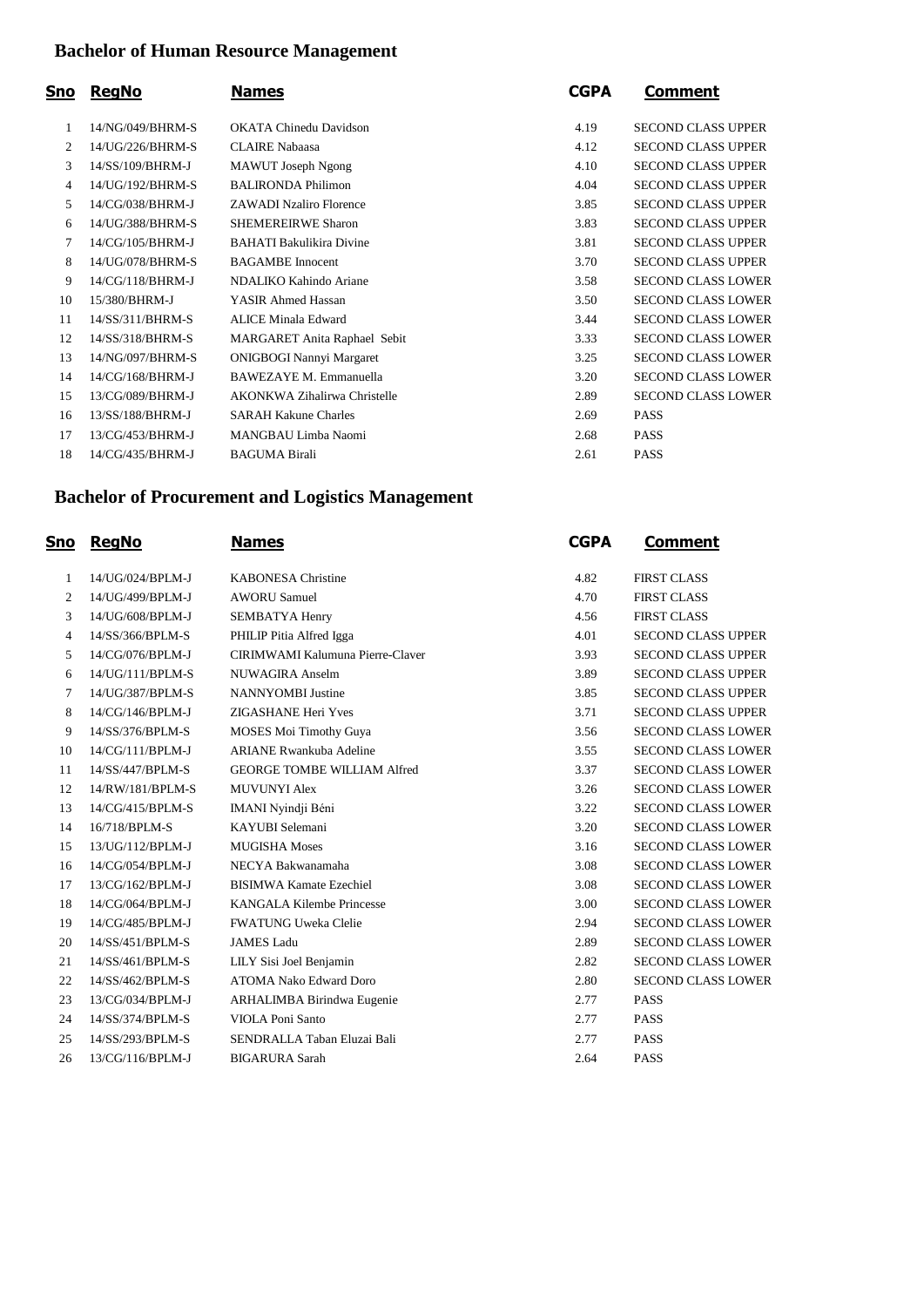#### **Bachelor of Public Administration**

| Sno | <b>RegNo</b>    | <b>Names</b>                 | <b>CGPA</b> | <b>Comment</b>            |
|-----|-----------------|------------------------------|-------------|---------------------------|
|     | 14/UG/023/BPA-S | ANDAMA Drichiru Stella       | 4.34        | <b>SECOND CLASS UPPER</b> |
| 2   | 14/UG/262/BPA-S | KABAHANDE Ayebale Harriet    | 4.15        | <b>SECOND CLASS UPPER</b> |
| 3   | 14/UG/252/BPA-S | <b>OWILLI Patrick Oluba</b>  | 4.12        | <b>SECOND CLASS UPPER</b> |
| 4   | 14/UG/326/BPA-S | <b>KAINAMURA Bob</b>         | 3.77        | <b>SECOND CLASS UPPER</b> |
| 5.  | 14/SS/564/BPA-J | EVA Christo Simon Fataki     | 3.72        | <b>SECOND CLASS UPPER</b> |
| 6   | 14/UG/401/BPA-S | <b>NAMATOVU Fatuma</b>       | 3.58        | <b>SECOND CLASS LOWER</b> |
| 7   | 15/UG/292/BPA-S | NAKAFEERO Lydia Belinda      | 3.42        | <b>SECOND CLASS LOWER</b> |
| 8   | 14/SS/602/BPA-J | <b>DORIS Ria Mike Daniel</b> | 3.42        | <b>SECOND CLASS LOWER</b> |
| 9   | 14/UG/419/BPA-S | <b>NABBAALE</b> Joweriah     | 3.41        | <b>SECOND CLASS LOWER</b> |
| 10  | 14/UG/640/BPA-J | <b>BABIRYE Patience</b>      | 3.20        | <b>SECOND CLASS LOWER</b> |
| 11  | 14/SS/594/BPA-J | <b>AWIEN Elizabeth</b>       | 3.02        | <b>SECOND CLASS LOWER</b> |
| 12  | 13/U/022/BPA-S  | MUNAWAR Djuma Arafat         | 3.01        | <b>SECOND CLASS LOWER</b> |
| 13  | 14/SS/643/BPA-J | JANE JAMES Lupai Andrea      | 2.98        | <b>SECOND CLASS LOWER</b> |
| 14  | 14/SS/632/BPA-J | HADIA Jacob Ajo Agora        | 2.84        | <b>SECOND CLASS LOWER</b> |

### **Bachelor of Tourism Operetions and Management**

| Sno | <b>ReaNo</b>     | <b>Names</b>           | <b>CGPA</b> | <b>Comment</b>            |
|-----|------------------|------------------------|-------------|---------------------------|
|     | 14/UG/470/BTOM-S | MURRU Abdulhakim       | 4.38        | <b>SECOND CLASS UPPER</b> |
|     | 14/UG/150/BTOM-S | <b>KAWEESA Raymond</b> | 4.27        | <b>SECOND CLASS UPPER</b> |
|     | 14/UG/420/BTOM-S | NAMUGGA Deborah        | 4.06        | <b>SECOND CLASS UPPER</b> |
|     | 14/UG/072/BTOM-S | NAKAWALA Elizabeth     | 3.76        | <b>SECOND CLASS UPPER</b> |
|     | 14/UG/319/BTOM-S | SIDONYI A. Sarah       | 3.47        | <b>SECOND CLASS LOWER</b> |
| 6   | 14/UG/059/BTOM-S | <b>MURUNGA Dorothy</b> | 3.34        | <b>SECOND CLASS LOWER</b> |
|     |                  |                        |             |                           |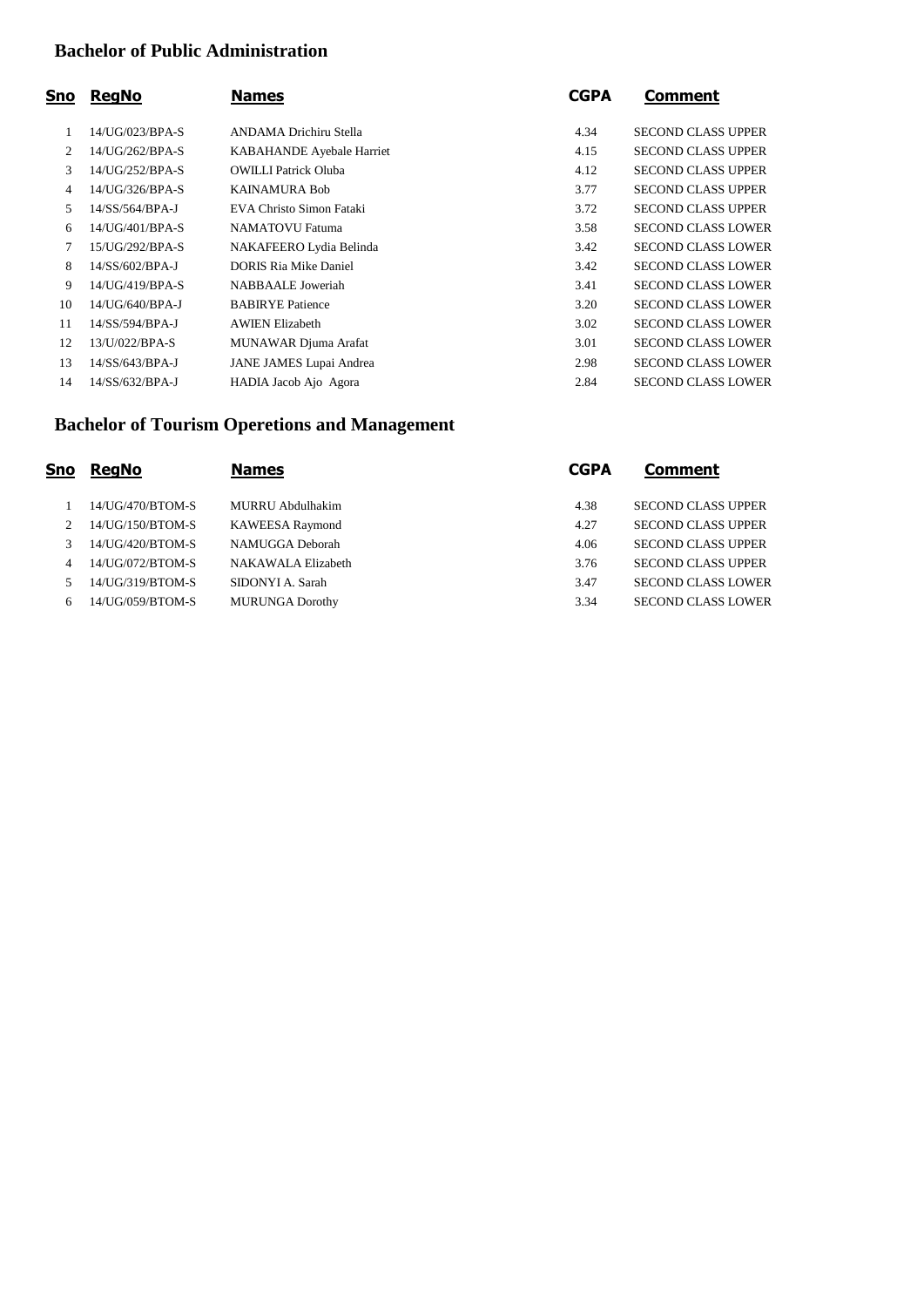#### **Certificate in Business Administration**

| <u>Sno</u>     | <b>RegNo</b>    | <b>Names</b>                      |
|----------------|-----------------|-----------------------------------|
| 1              | 16020012/CBA    | <b>MAYOM Hellen Cathy</b>         |
| 2              | 15/UG/037/CBA-M | MWAGALE Faluku                    |
| 3              | 15/UG/050/CBA-M | <b>NAYEBARE</b> Phiona            |
| $\overline{4}$ | 15/046/CBA-M    | <b>MAISON Bingos Lemi</b>         |
| 5              | 15/028/CBA-M    | <b>DHOUL Emmanuel</b>             |
| 6              | 15/UG/036/CBA-M | <b>KAHINGANIA Precious</b>        |
| 7              | 15/038/CBA-M    | SELAMAWIT Yemane Weldegebriel     |
| 8              | 15/024/CBA-M    | <b>AKOL Bakhita Josephine</b>     |
| 9              | 15/023/CBA-M    | MAJOK Atha Lillian Akol           |
| 10             | 15/030/CBA-M    | PASCAL Deus                       |
| 11             | 15/029/CBA-M    | <b>KANYEMBE Yohana</b>            |
| 12             | 15/025/CBA-M    | THON Abraham Arem                 |
| 13             | 15/043/CBA-M    | <b>BOTH Jipson Jokino</b>         |
| 14             | 16/UG/013/CBA-J | <b>IDIONGO Obuto</b>              |
| 15             | 16/021/CBA-J    | LANGOYA Joseph John               |
| 16             | 16/024/CBA-J    | FERIAL Lino Juma                  |
| 17             | 16/019/CBA-J    | <b>KUTTA Fred</b>                 |
| 18             | 16/018/CBA-J    | <b>BITH ABRAHAM Makom Majok</b>   |
| 19             | 16/017/CBA-J    | WILLISON Wol Wol                  |
| 20             | 16/UG/008/CBA-J | WINNY Josephine Paskal            |
| 21             | 16/UG/007/CBA-J | <b>NABIWEMBA</b> Juliet           |
| 22             | 16/005/CBA-J    | <b>JUSTO GIFT Isaac Appex</b>     |
| 23             | 16/054/CBA-S    | <b>SAFARI</b> Gloria Bernard Tito |
| 24             | 16/051/CBA-S    | KIRIMA Maxmillan Brendan          |
| 25             | 16/UG/032/CBA-S | <b>IMANYA Felista Henry</b>       |
| 26             | 16/045/CBA-S    | <b>MUNGASA Diana Thomas</b>       |
| 27             | 16/024/CBA-S    | <b>ATHIAN Atem Barnabas</b>       |
| 28             | 16/044/CBA-S    | <b>ADUT Christine Manut</b>       |
| 29             | 16/046/CBA-S    | TEREZA Dominic Julu               |
| 30             | 16/UG/011/CBA-S | <b>MBABAZI Mariam</b>             |
| 31             | 16/UG/015/CBA-S | TIBEWANWA Gertrude Fridah         |
| 32             | 16/UG/034/CBA-S | <b>TWINOMUJUNI Winnie</b>         |
| 33             | 16/009/CBA-S    | <b>KEJI Charity Agapito</b>       |
| 34             | 16/UG/037/CBA-S | <b>KEMISA Rosemary</b>            |
| 35             | 16/UG/019/CBA-S | NYABONYA Emilyana                 |
| 36             | 16/UG/040/CBA-S | <b>MUREMBE Suzane Nyeko</b>       |
| 37             | 16/UG/013/CBA-S | ARINGU Abdullahaziz               |
| 38             | 16/UG/004/CBA-S | <b>NANFUKA Sharon</b>             |
| 39             | 16/038/CBA-S    | NAKAMA Angelina                   |
| 40             | 16/UG/003/CBA-S | <b>IKOOJO</b> Michael Isura       |
| 41             | 16/UG/020/CBA-S | <b>NAMANDA Eseza Tamar</b>        |
| 42             | 16/UG/035/CBA-S | KISEMBO Emilio                    |
| 43             | 16/UG/023/CBA-S | <b>OKWAKOL Simon Peter</b>        |
| 44             | 16/047/CBA-S    | <b>AJOOK Peter Tuor</b>           |
| 45             | 16/UG/039/CBA-S | SHILA Nicola                      |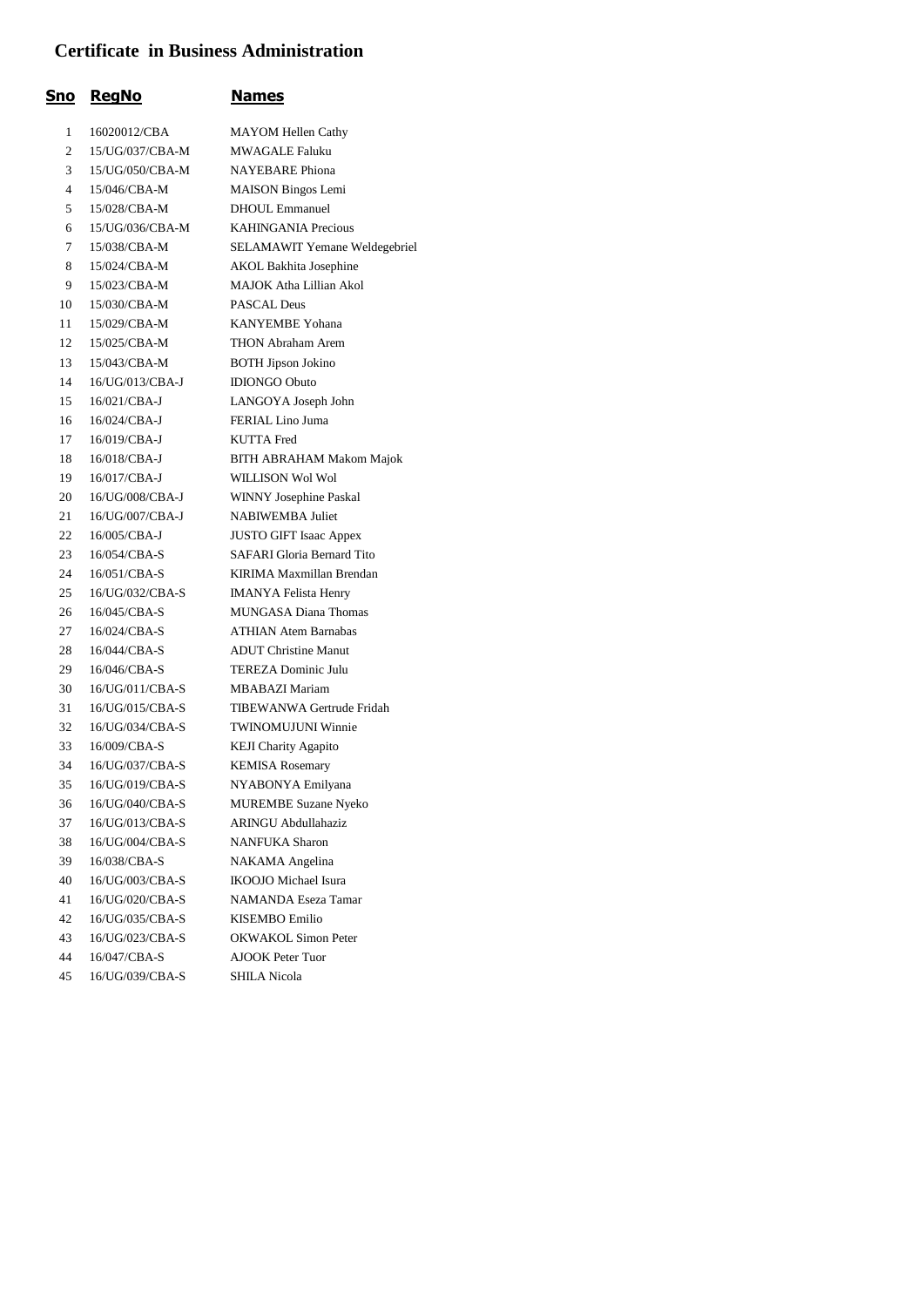### **Diploma in Business Aministration**

| Sno            | <b>RegNo</b>      | <b>Names</b>                  | <b>CGPA</b> | Comment            |
|----------------|-------------------|-------------------------------|-------------|--------------------|
| 1              | 15/UG/066/DBA-S   | <b>BUSINGYE Agnes</b>         | 4.57        | <b>DISTINCTION</b> |
| $\overline{2}$ | 15/SS/137/DBA-S   | <b>KABANG Nancy Catherine</b> | 4.51        | <b>DISTINCTION</b> |
| 3              | 15/UG/433/DBA-J   | <b>NAKIGOZI Betty</b>         | 4.39        | <b>CREDIT</b>      |
| 4              | 15/UG/399/DBA-S   | <b>BRIAN Musaazi</b>          | 4.05        | <b>CREDIT</b>      |
| 5              | 15/UG/330/DBA-S   | <b>NATURINDA</b> Ireen        | 3.99        | <b>CREDIT</b>      |
| 6              | 15/UG/484/DBA-S   | <b>VICENT</b> Orecho          | 3.82        | <b>CREDIT</b>      |
| 7              | 15/UG/255/DBA-S   | <b>NANKUMBI Mariam</b>        | 3.68        | <b>CREDIT</b>      |
| 8              | 14/SS/616/DBA-J   | ABRAHAM Akech Alier           | 3.67        | <b>CREDIT</b>      |
| 9              | 15/UG/1215/DBA-S  | <b>KAWERE Richard Wilson</b>  | 3.45        | <b>CREDIT</b>      |
| 10             | 15/SS/177/DBA-S   | <b>REJA Janet</b>             | 3.28        | <b>CREDIT</b>      |
| 11             | 15/UG/777/DBA-S   | KABASA Jeanne Marie           | 3.11        | <b>CREDIT</b>      |
| 12             | 15/UG/1132/DBA-S  | SALWA Ali Omar                | 3.09        | <b>CREDIT</b>      |
| 13             | 15/NPL/1015/DBA-S | SUSAN Khadka                  | 2.99        | <b>CREDIT</b>      |
| 14             | 15/UG/1083/DBA-S  | EKISA Ivan Caleb              | 2.98        | <b>CREDIT</b>      |
| 15             | 15/UG/785/DBA-S   | <b>OLEO</b> Isaac             | 2.82        | <b>CREDIT</b>      |
| 16             | 15/257/DBA-J      | LUWAYA Stella Aninga Ali      | 2.47        | <b>PASS</b>        |
|                |                   |                               |             |                    |

### **Diploma in Public Administration**

| Sno | <b>ReaNo</b>     | <b>Names</b>                    | <b>CGPA</b> | Comment            |
|-----|------------------|---------------------------------|-------------|--------------------|
| 1   | 15/UG/1251/DPA-S | <b>BAGUMA</b> Gerald            | 4.87        | <b>DISTINCTION</b> |
| 2   | 15/UG/164/DPA-S  | NANTEZA Michelle Kisitu         | 4.53        | <b>DISTINCTION</b> |
| 3   | 15/UG/1281/DPA-S | <b>KWIKIRIZA Sarah</b>          | 4.52        | <b>DISTINCTION</b> |
| 4   | 15/UG/1323/DPA-S | <b>MUGISHA Alex</b>             | 3.99        | <b>CREDIT</b>      |
| 5   | 15/423/DPA-J     | ALLBRIGHT Alfred Ndeka          | 3.62        | <b>CREDIT</b>      |
| 6   | 15/UG/1193/DPA-S | <b>NAKIMBUGWE Sarah</b>         | 3.62        | <b>CREDIT</b>      |
| 7   | 15/UG/281/DPA-S  | <b>ARIHO Moses</b>              | 3.28        | <b>CREDIT</b>      |
| 8   | 15/UG/229/DPA-S  | <b>SSENYONJO Rajab</b>          | 3.27        | <b>CREDIT</b>      |
| 9   | 15/UG/162/DPA-S  | ATOO Hellen                     | 3.05        | <b>CREDIT</b>      |
| 10  | 15/UG/431/DPA-S  | <b>MUKOSE</b> Dan               | 2.99        | <b>CREDIT</b>      |
| 11  | 15/UG/172/DPA-S  | <b>OCHIENGIT Simon</b>          | 2.86        | <b>CREDIT</b>      |
| 12  | 14/UG/081/DPA-S  | <b>NAMIIRO</b> Brenda           | 2.77        | <b>PASS</b>        |
| 13  | 15/RW/250/DPA-S  | <b>IRADUKUNDA Joyeuse</b>       | 2.77        | <b>PASS</b>        |
| 14  | 15/UG/529/DPA-S  | <b>KATO Emmanuel Paul Buule</b> | 2.69        | <b>PASS</b>        |
| 15  | 15/UG/132/DPA-S  | <b>ZENA Mubarak</b>             | 2.52        | <b>PASS</b>        |

#### **Masters in Business Administration**

| Sno | <b>RegNo</b>                 | <b>Names</b>                 | <b>CGPA</b> |
|-----|------------------------------|------------------------------|-------------|
| 1   | 15/IUEA/MBA/1021             | OPIGO Gisela Lorrenda        | 4.68        |
| 2   | 15/IUEA/MBA/1018             | <b>AMANYA Beth Gail</b>      | 4.60        |
| 3   | 15/IUEA/MBA/1019             | <b>MAWUA Emmily</b>          | 4.56        |
| 4   | 15/IUEA/MBA/1010             | <b>NABAKOOZA Prossy</b>      | 4.56        |
| 5   | 15/IUEA/MBA/1006             | <b>ABOTH Fiona Tracy</b>     | 4.56        |
| 6   | 15/IUEA/MBA/1022             | ISMAIL Mohamed Ismail        | 4.36        |
| 7   | $15/\mathrm{H}$ JEA/MBA/1011 | <b>APIO Elizabeth</b>        | 4.25        |
| 8   | 15/IUEA/MBA/1003             | <b>ASIIMWE DHENA Alice</b>   | 4.13        |
| 9   | 15/IUEA/MBA/1017             | <b>BAKAKI</b> Ivan           | 4.09        |
| 10  | 14/IUEA/MBA/1021             | ELIZABETH Mary Namakula      | 4.08        |
| 11  | 15/IUEA/MBA/1005             | <b>TABAN SIMON Michael</b>   | 3.94        |
| 12  | $15/\mathrm{H}$ JEA/MBA/1008 | DANIEL Tesfaldet Kelatti     | 3.93        |
| 13  | 15/IUEA/MBA/1007             | KIZZA Nicholas               | 3.91        |
| 14  | $14/II$ JEA/MBA/1019         | AJAYI Bosede Omolara         | 3.90        |
| 15  | 15/IUEA/MBA/1002             | KWIZERA NEMEYINKIKO Emmanuel | 3.81        |
| 16  | 15/IUEA/MBA/1009             | <b>UMUTONI</b> Aline Pascale | 3.79        |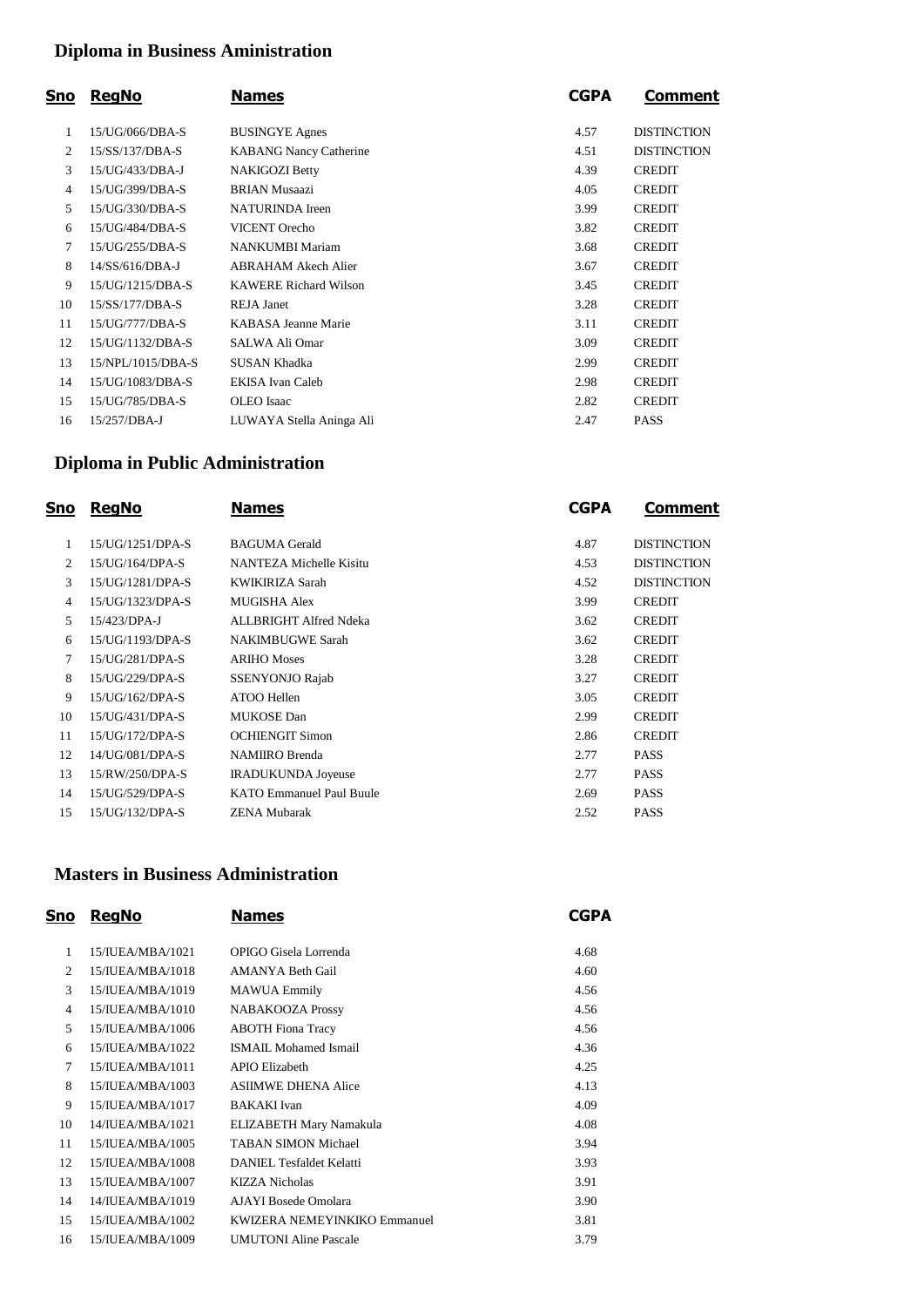# **Faculty of Engineering**

### **Bachelor of Science in Civil Engineering**

| <u>Sno</u> | <b>RegNo</b>     | <b>Names</b>                    | <b>CGPA</b> | <u>Comment</u>            |
|------------|------------------|---------------------------------|-------------|---------------------------|
| 1          | 13/U/025/BSCE-S  | <b>RUBAIRE</b> Micheal          | 4.53        | <b>FIRST CLASS</b>        |
| 2          | 12/SS/017/BSCE-S | <b>OHIDE Obuto Mamur</b>        | 4.31        | <b>SECOND CLASS UPPER</b> |
| 3          | 13/U/133/BSCE-S  | <b>BALIGASIMA Patrick</b>       | 4.30        | <b>SECOND CLASS UPPER</b> |
| 4          | 13/U/101/BSCE-S  | MUSINGUZI Kenneth               | 4.29        | <b>SECOND CLASS UPPER</b> |
| 5          | 13/SO/004/BSCE-J | <b>SAAID Mohamed Mire</b>       | 4.26        | <b>SECOND CLASS UPPER</b> |
| 6          | 13/SO/005/BSCE-J | <b>TARAX Abdiwali Mohamed</b>   | 4.17        | <b>SECOND CLASS UPPER</b> |
| 7          | 13/CG/134/BSCE-S | LUMOO Balungu Agape             | 3.95        | <b>SECOND CLASS UPPER</b> |
| 8          | 13/U/178/BSCE-S  | <b>MUSINGUZI Peter</b>          | 3.83        | <b>SECOND CLASS UPPER</b> |
| 9          | 14/UG/417/BSCE-S | NDAULA Moses Kitayimbwa         | 3.82        | <b>SECOND CLASS UPPER</b> |
| 10         | 13/KE/063/BSCE-J | <b>ABUKAR Abdirashid Ismail</b> | 3.77        | <b>SECOND CLASS UPPER</b> |
| 11         | 13/U/249/BSCE-S  | MULOWOOZA Emmanuel              | 3.75        | <b>SECOND CLASS UPPER</b> |
| 12         | 14/UG/213/BSCE-S | <b>AGABA</b> Asiimwe            | 3.67        | <b>SECOND CLASS UPPER</b> |
| 13         | 13/NG/169/BSCE-J | <b>BISHIR Badamasi Lawal</b>    | 3.64        | <b>SECOND CLASS UPPER</b> |
| 14         | 13/CG/159/BSCE-J | SAFI Chirimwami Rebecca         | 3.63        | <b>SECOND CLASS UPPER</b> |
| 15         | 13/ER/130/BSCE-J | SENAI Tesfai Tekie              | 3.58        | <b>SECOND CLASS LOWER</b> |
| 16         | 13/SS/033/BSCE-J | <b>MWAKA Emmanuel</b>           | 3.51        | <b>SECOND CLASS LOWER</b> |
| 17         | 13/CG/053/BSCE-J | <b>BYEBI Muray Lucien</b>       | 3.49        | <b>SECOND CLASS LOWER</b> |
| 18         | 13/SO/065/BSCE-J | <b>ABDIRIZAK Dahir Ayanle</b>   | 3.35        | <b>SECOND CLASS LOWER</b> |
| 19         | 12/SS/136/BSCE-J | YOANES John Jiech Chuol         | 3.29        | <b>SECOND CLASS LOWER</b> |
| 20         | 13/CG/085/BSCE-J | RUTIKANGA Nkarha Julien         | 3.07        | <b>SECOND CLASS LOWER</b> |
| 21         | 13/CG/186/BSCE-J | <b>BISIMWA Chiruhula Arnold</b> | 3.05        | <b>SECOND CLASS LOWER</b> |
| 22         | 13/C/074/BSCE-S  | <b>SUMAILI Nshombo Justin</b>   | 3.03        | <b>SECOND CLASS LOWER</b> |
| 23         | 13/CG/090/BSCE-J | <b>BIYONGA Kanze Daniel</b>     | 2.90        | <b>SECOND CLASS LOWER</b> |
| 24         | 13/CG/118/BSCE-J | <b>BIRA Kiriza Franck</b>       | 2.67        | <b>PASS</b>               |
| 25         | 15/RW/216/BSCE-S | <b>BUGABO Nabil</b>             | 2.65        | <b>PASS</b>               |
| 26         | 12/R/019/BSCE-S  | NKUNDUNKUNDIYE John Paul        | 2.58        | PASS                      |
|            |                  |                                 |             |                           |

### **Bachelor of Science in Electrical and Control Engineering**

| Sno            | <b>RegNo</b>     | <b>Names</b>              | <b>CGPA</b> | Comment                   |
|----------------|------------------|---------------------------|-------------|---------------------------|
|                | 14/UG/149/BSEE-S | <b>GENDA</b> Samson       | 4.53        | <b>FIRST CLASS</b>        |
| $\mathfrak{D}$ | 13/SO/011/BSEE-J | ABDIKARIM Jama Ismail     | 4.42        | <b>FIRST CLASS</b>        |
| 3              | 14/UG/171/BSEE-S | <b>AKANKWASA Denis</b>    | 4.36        | <b>SECOND CLASS UPPER</b> |
| 4              | 13/SS/181/BSEE-J | JADA Louis Lado Yassin    | 3.59        | <b>SECOND CLASS LOWER</b> |
| 5              | 13/UG/135/BSEE-J | <b>ALAN Roggers</b>       | 3.32        | <b>SECOND CLASS LOWER</b> |
| 6              | 14/SS/236/BSEE-S | NGOR Thuc Kur Deng        | 2.99        | <b>SECOND CLASS LOWER</b> |
|                | 13/UG/180/BSEE-S | SSERUNKUUMA Derek         | 2.96        | <b>SECOND CLASS LOWER</b> |
| 8              | 14/UG/381/BSEE-S | <b>BAMUSIBULE Charles</b> | 2.93        | <b>SECOND CLASS LOWER</b> |
| 9              | 12/SS/238/BSEE-S | <b>BARSON</b> Pamela Kany | 2.54        | <b>PASS</b>               |
|                |                  |                           |             |                           |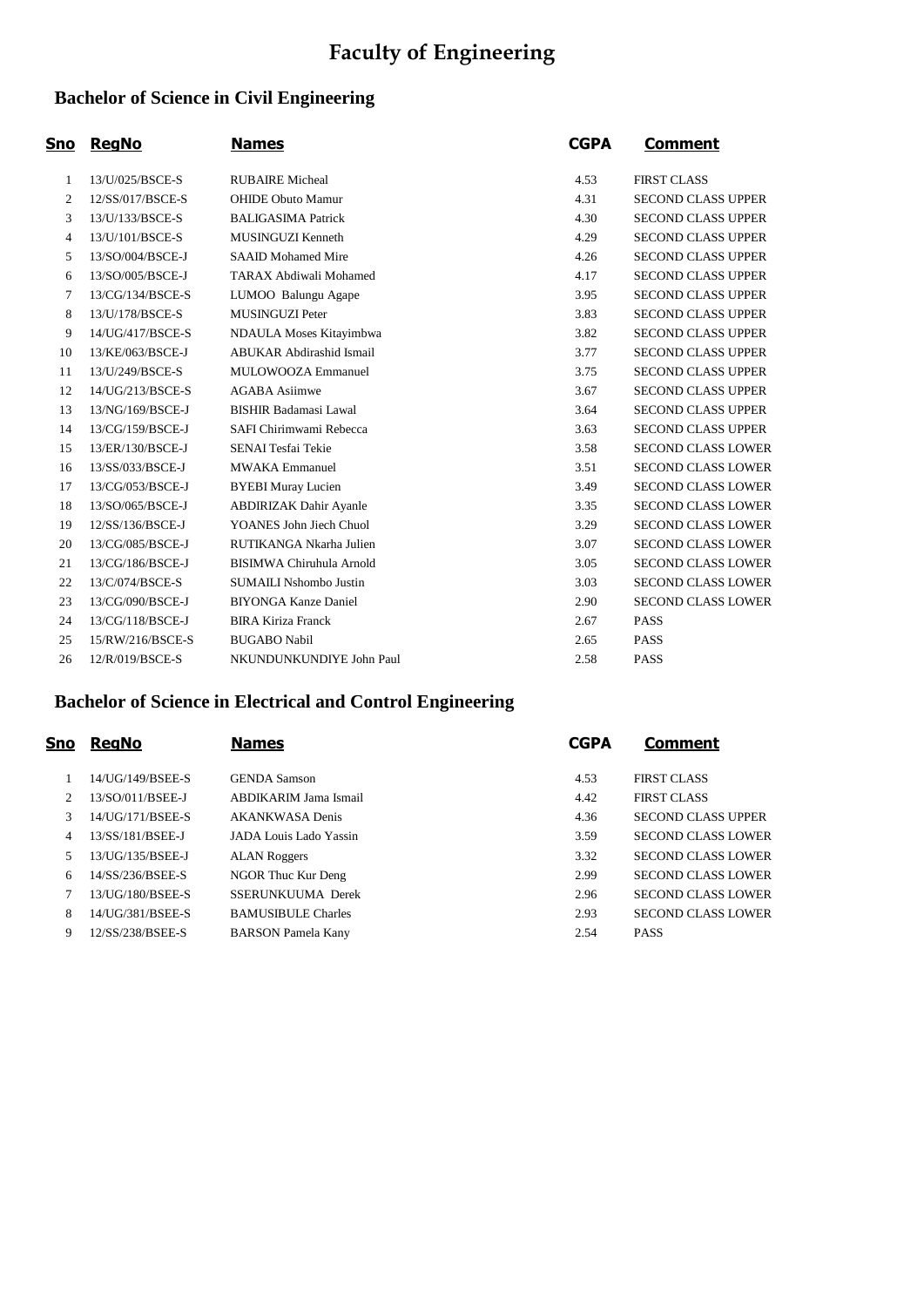## **Bachelor of Science in Petroleum Engineering**

| Sno            | <b>RegNo</b>     | <b>Names</b>                      | <b>CGPA</b> | <b>Comment</b>            |
|----------------|------------------|-----------------------------------|-------------|---------------------------|
| 1              | 13/UG/139/BSPE-S | <b>AWAS</b> Denis Trevor          | 4.60        | <b>FIRST CLASS</b>        |
| $\mathfrak{2}$ | 13/NG/173/BSPE-J | <b>ALFA Jonathan Hussein</b>      | 4.45        | <b>FIRST CLASS</b>        |
| 3              | 13/U/208/BSPE-S  | <b>MUGISHA Arnold</b>             | 4.43        | <b>FIRST CLASS</b>        |
| 4              | 13/SS/168/BSPE-S | LENGU Peter Tuok                  | 4.41        | <b>FIRST CLASS</b>        |
| 5              | 13/SS/163/BSPE-J | <b>LOGULI Kennedy Peter</b>       | 4.20        | <b>SECOND CLASS UPPER</b> |
| 6              | 14/SS/147/BSPE-S | WILSON MARTIN Lado Clement        | 4.12        | <b>SECOND CLASS UPPER</b> |
| 7              | 13/U/001/BSPE-S  | <b>KIZITO John</b>                | 4.07        | <b>SECOND CLASS UPPER</b> |
| 8              | 13/U/170/BSPE-S  | <b>BAGONZA Abraham</b>            | 3.91        | <b>SECOND CLASS UPPER</b> |
| 9              | 13/SS/027/BSPE-S | DERPINY Khan Mut Teny             | 3.72        | <b>SECOND CLASS UPPER</b> |
| 10             | 13/SS/084/BSPE-S | MIRI JOCK GATWICH Samuel          | 3.67        | <b>SECOND CLASS UPPER</b> |
| 11             | 13/UG/207/BSPE-S | MAGO Ian                          | 3.64        | <b>SECOND CLASS UPPER</b> |
| 12             | 12/SS/144/BSPE-J | <b>TARIR Duok Gai</b>             | 3.61        | <b>SECOND CLASS UPPER</b> |
| 13             | 13/CG/282/BSPE-S | DZARINGA Kisembo Daniel Elvis     | 3.47        | <b>SECOND CLASS LOWER</b> |
| 14             | 13/CG/145/BSPE-J | <b>KISOBE</b> Mwenge              | 3.30        | <b>SECOND CLASS LOWER</b> |
| 15             | 13/SS/020/BSPE-S | <b>JUACH Jacob Deng</b>           | 3.26        | <b>SECOND CLASS LOWER</b> |
| 16             | 13/NG/407/BSPE-J | <b>ABUBAKAR Musa Adam</b>         | 3.25        | <b>SECOND CLASS LOWER</b> |
| 17             | 13/SS/277/BSPE-S | LAVINA Poni David Data            | 3.25        | SECOND CLASS LOWER        |
| 18             | 13/SS/169/BSPE-S | <b>THOMAS Thon Gabriel Guet</b>   | 3.17        | <b>SECOND CLASS LOWER</b> |
| 19             | 13/CG/107/BSPE-J | ZIAKA Jennifer                    | 3.14        | <b>SECOND CLASS LOWER</b> |
| 20             | 13/SS/182/BSPE-J | <b>JOSEPHINE Poni Charles</b>     | 3.08        | <b>SECOND CLASS LOWER</b> |
| 21             | 13/NG/069/BSPE-S | IWUEKE Onyekachi John Paschal     | 3.06        | <b>SECOND CLASS LOWER</b> |
| 22             | 13/SS/303/BSPE-S | <b>DENG Chol Arop Malek</b>       | 3.06        | <b>SECOND CLASS LOWER</b> |
| 23             | 13/NG/057/BSPE-S | <b>AMINU Bello</b>                | 3.02        | <b>SECOND CLASS LOWER</b> |
| 24             | 12/C/124/BSPE-S  | <b>AMANI Baliesima David</b>      | 2.97        | <b>SECOND CLASS LOWER</b> |
| 25             | 13/CG/084/BSPE-J | <b>BISIMWA Baguma</b>             | 2.92        | <b>SECOND CLASS LOWER</b> |
| 26             | 12/CG/017/BSPE-J | BASONGO Rubi Alphonse             | 2.89        | <b>SECOND CLASS LOWER</b> |
| 27             | 13/SS/110/BSPE-S | <b>SATIMON KENYI Bullen Yokwe</b> | 2.72        | <b>PASS</b>               |

### **Diploma in Architecture**

| <u>Sno</u>     | <b>RegNo</b>     | <b>Names</b>                   | <b>CGPA</b> | Comment       |
|----------------|------------------|--------------------------------|-------------|---------------|
| 1              | 15/UG/578/DARC-S | <b>KAGGWA Patirck</b>          | 4.32        | <b>CREDIT</b> |
| 2              | 15/UG/607/DARC-S | <b>BAMUWALANA Allan</b>        | 4.31        | <b>CREDIT</b> |
| 3              | 15/UG/083/DARC-S | WAJAMBUKA Nambafu Phiona       | 3.87        | <b>CREDIT</b> |
| $\overline{4}$ | 15/UG/095/DARC-S | <b>MIREMBE Priscilla</b>       | 3.50        | <b>CREDIT</b> |
| 5              | 15/UG/029/DARC-S | <b>ESTHER Nansubuga Barlow</b> | 3.34        | <b>CREDIT</b> |
| 6              | 15/UG/644/DARC-S | <b>ERIC Bagoole</b>            | 3.26        | <b>CREDIT</b> |
| $\tau$         | 15/UG/068/DARC-S | <b>WAMBETE Tumwebaze Judah</b> | 3.18        | <b>CREDIT</b> |
| 8              | 15/UG/560/DARC-S | NAKISEKKA Shadia               | 3.16        | <b>CREDIT</b> |
| 9              | 14/UG/212/DARC-S | OGOLA Seraphino                | 3.06        | <b>CREDIT</b> |
| 10             | 15/UG/677/DARC-S | LUYIGA Joan                    | 3.04        | <b>CREDIT</b> |
| 11             | 15/UG/123/DARC-S | NABATYANGA Sheila              | 3.03        | <b>CREDIT</b> |
| 12             | 14/UG/007/DARC-S | <b>BABIGUMIRA Boaz</b>         | 2.98        | <b>CREDIT</b> |
| 13             | 14/UG/385/DARC-S | <b>AINOMUJUNI Julius</b>       | 2.94        | <b>CREDIT</b> |
| 14             | 15/UG/249/DARC-S | NYAMWANIKA Samantha Alech      | 2.85        | <b>CREDIT</b> |
| 15             | 15/UG/634/DARC-S | <b>TUSIIME Deborah Brenda</b>  | 2.84        | <b>CREDIT</b> |
| 16             | 15/UG/849/DARC-S | <b>KIIZA Michael</b>           | 2.83        | <b>CREDIT</b> |
| 17             | 15/UG/222/DARC-S | MWESIGYE Ivan                  | 2.82        | <b>CREDIT</b> |
| 18             | 15/UG/047/DARC-S | NUWAHEREZA Isaac               | 2.80        | <b>CREDIT</b> |
| 19             | 15/UG/012/DARC-S | <b>OKELLO Habakkuk</b>         | 2.68        | <b>PASS</b>   |
| 20             | 14/UG/092/DARC-S | <b>KATWERE Nicholus</b>        | 2.67        | <b>PASS</b>   |
| 21             | 15/UG/094/DARC-S | KUSEMERERWA William            | 2.67        | <b>PASS</b>   |
| 22             | 15/UG/558/DARC-S | <b>KOBUSINGE Dorcus</b>        | 2.51        | <b>PASS</b>   |
| 23             | 15/UG/006/DARC-S | NUWAGIRA Noel                  | 2.36        | <b>PASS</b>   |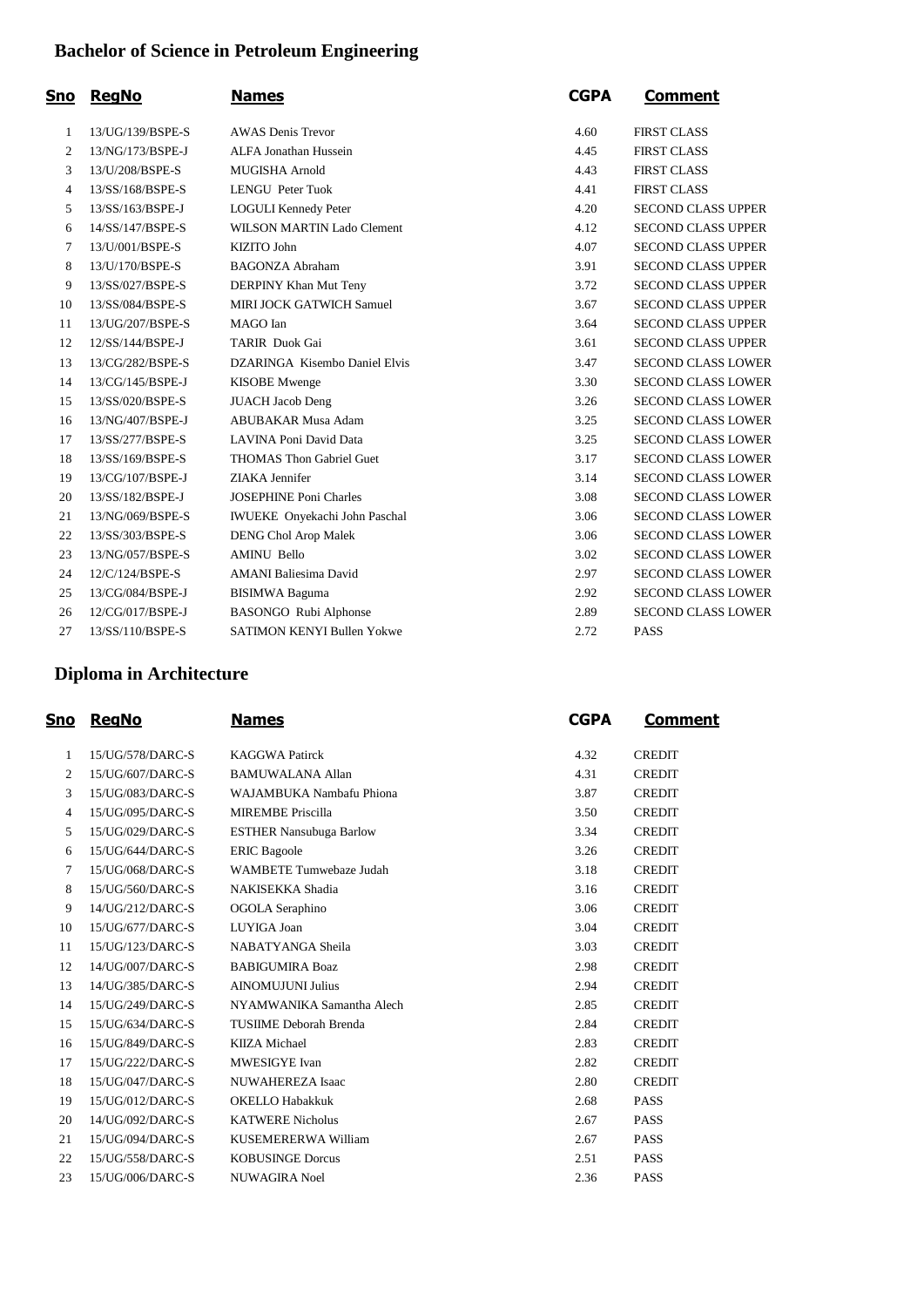## **Diploma in Civil Engineering**

| <u>Sno</u>               | <b>RegNo</b>     | <b>Names</b>                 | <b>CGPA</b> | <b>Comment</b>     |
|--------------------------|------------------|------------------------------|-------------|--------------------|
| $\mathbf{1}$             | 15/UG/205/DCE-S  | <b>NYESIGYE Holly Torres</b> | 4.47        | <b>DISTINCTION</b> |
| $\mathfrak{2}$           | 15/UG/988/DCE-S  | <b>BAYIGA Mirembe Mary</b>   | 4.37        | <b>CREDIT</b>      |
| 3                        | 15/UG/183/DCE-S  | <b>CHERIA Lucky Diego</b>    | 4.21        | <b>CREDIT</b>      |
| $\overline{\mathcal{A}}$ | 15/UG/088/DCE-S  | <b>KARUME Shamillah</b>      | 4.03        | <b>CREDIT</b>      |
| 5                        | 15/UG/630/DCE-S  | <b>KASINGA Muhammad</b>      | 3.92        | <b>CREDIT</b>      |
| 6                        | 15/UG/483/DCE-S  | <b>JOEL</b> Senteza          | 3.87        | <b>CREDIT</b>      |
| $\overline{7}$           | 15/UG/1345/DCE-S | <b>WASIKE Benon</b>          | 3.74        | <b>CREDIT</b>      |
| 8                        | 13/U/149/DCE-S   | OPIO Phillip                 | 3.62        | <b>CREDIT</b>      |
| 9                        | 15/UG/273/DCE-S  | <b>GEORGE Bush Amani</b>     | 3.61        | <b>CREDIT</b>      |
| 10                       | 14/UG/285/DCE-S  | <b>ODONG James</b>           | 3.42        | <b>CREDIT</b>      |
| 11                       | 15/CG/085/DCE-S  | FRANCK Gabriel Munyakazi     | 3.40        | <b>CREDIT</b>      |
| 12                       | 15/UG/018/DCE-S  | <b>EYOTARU Gladys Janet</b>  | 3.33        | <b>CREDIT</b>      |
| 13                       | 15/UG/614/DCE-S  | <b>MAFENDE Eddymark</b>      | 3.32        | <b>CREDIT</b>      |
| 14                       | 15/UG/153/DCE-S  | <b>KENYONYOZI</b> Fortunate  | 3.29        | <b>CREDIT</b>      |
| 15                       | 15/SS/494/DCE-S  | <b>GEOFREY Gandi Trensio</b> | 3.15        | <b>CREDIT</b>      |
| 16                       | 15/UG/126/DCE-S  | <b>JOYCELINE Kabugho</b>     | 3.11        | <b>CREDIT</b>      |
| 17                       | 15/SS/1263/DCE-S | SILVIA Jendia James Lado     | 3.08        | <b>CREDIT</b>      |
| 18                       | 15/UG/098/DCE-S  | <b>TINYEFUZA Caleb</b>       | 3.05        | <b>CREDIT</b>      |
| 19                       | 14/UG/229/DCE-S  | MUWANGUZI Stephen            | 3.03        | <b>CREDIT</b>      |
| 20                       | 14/UG/144/DCE-S  | <b>MWEBAZE Nobert</b>        | 3.01        | <b>CREDIT</b>      |
| 21                       | 14/UG/130/DCE-S  | NABAASA Topherson Matama     | 3.00        | <b>CREDIT</b>      |
| 22                       | 15/SS/739/DCE-S  | <b>IGA Henry Jackson</b>     | 3.00        | <b>CREDIT</b>      |
| 23                       | 15/UG/336/DCE-S  | KIKOMEKO Allan               | 3.00        | <b>CREDIT</b>      |
| 24                       | 15/SS/1310/DCE-S | KUANY Nathaniel Apiu Yuang   | 2.98        | <b>CREDIT</b>      |
| 25                       | 15/UG/1291/DCE-S | <b>IDAIROT</b> Tom Paul      | 2.90        | <b>CREDIT</b>      |
| 26                       | 14/UG/433/DCE-S  | <b>CLETO</b> Michael James   | 2.88        | <b>CREDIT</b>      |
| 27                       | 15/UG/131/DCE-S  | <b>MWEBESA Daniel Matama</b> | 2.87        | <b>CREDIT</b>      |
| 28                       | 14/UG/203/DCE-S  | OKELLO Joseph                | 2.83        | <b>CREDIT</b>      |
| 29                       | 15/UG/1099/DCE-S | <b>KYEYUNE Amon</b>          | 2.82        | <b>CREDIT</b>      |
| 30                       | 15/UG/114/DCE-S  | <b>MPAULO Alfred</b>         | 2.76        | <b>PASS</b>        |
| 31                       | 14/UG/402/DCE-S  | MULINDWA Timothy Joseph      | 2.65        | <b>PASS</b>        |
| 32                       | 15/SS/091/DCE-S  | <b>MAHAFIS Mayang Hoth</b>   | 2.58        | <b>PASS</b>        |

### **Diploma in Electrical Engineering**

| <u>Sno</u>     | <b>RegNo</b>    | <b>Names</b>                  | <b>CGPA</b> | <b>Comment</b> |
|----------------|-----------------|-------------------------------|-------------|----------------|
|                | 15/UG/544/DEE-S | IZIHIRWE Eloi Nyilinkwaya     | 4.39        | <b>CREDIT</b>  |
| 2              | 15/SS/008/DEE-S | <b>ARIKE David Mathias</b>    | 3.60        | <b>CREDIT</b>  |
| 3              | 15/UG/860/DEE-S | OBOTE Joseph Joe              | 3.51        | <b>CREDIT</b>  |
| $\overline{4}$ | 15/UG/321/DEE-S | YASMIN Abdul Khaliq           | 3.37        | <b>CREDIT</b>  |
| 5              | 15/SS/591/DEE-S | CHAU John Marial              | 3.30        | <b>CREDIT</b>  |
| 6              | 15/SS/525/DEE-S | ZONGONA Gabriel               | 3.04        | <b>CREDIT</b>  |
| 7              | 15/UG/014/DEE-S | <b>SENTAMU Samuel</b>         | 3.02        | <b>CREDIT</b>  |
| 8              | 15/UG/485/DEE-S | SEGUJJA Benjamin              | 2.98        | <b>CREDIT</b>  |
| 9              | 16/779/DEE-S    | <b>GODWILL RICHARD Rombek</b> | 2.81        | <b>CREDIT</b>  |
| 10             | 14/SS/497/DEE-S | JOHN Pio John Faki            | 2.69        | <b>PASS</b>    |
| 11             | 15/RW/486/DEE-S | RUGOMORA Tresor               | 2.63        | <b>PASS</b>    |
|                |                 |                               |             |                |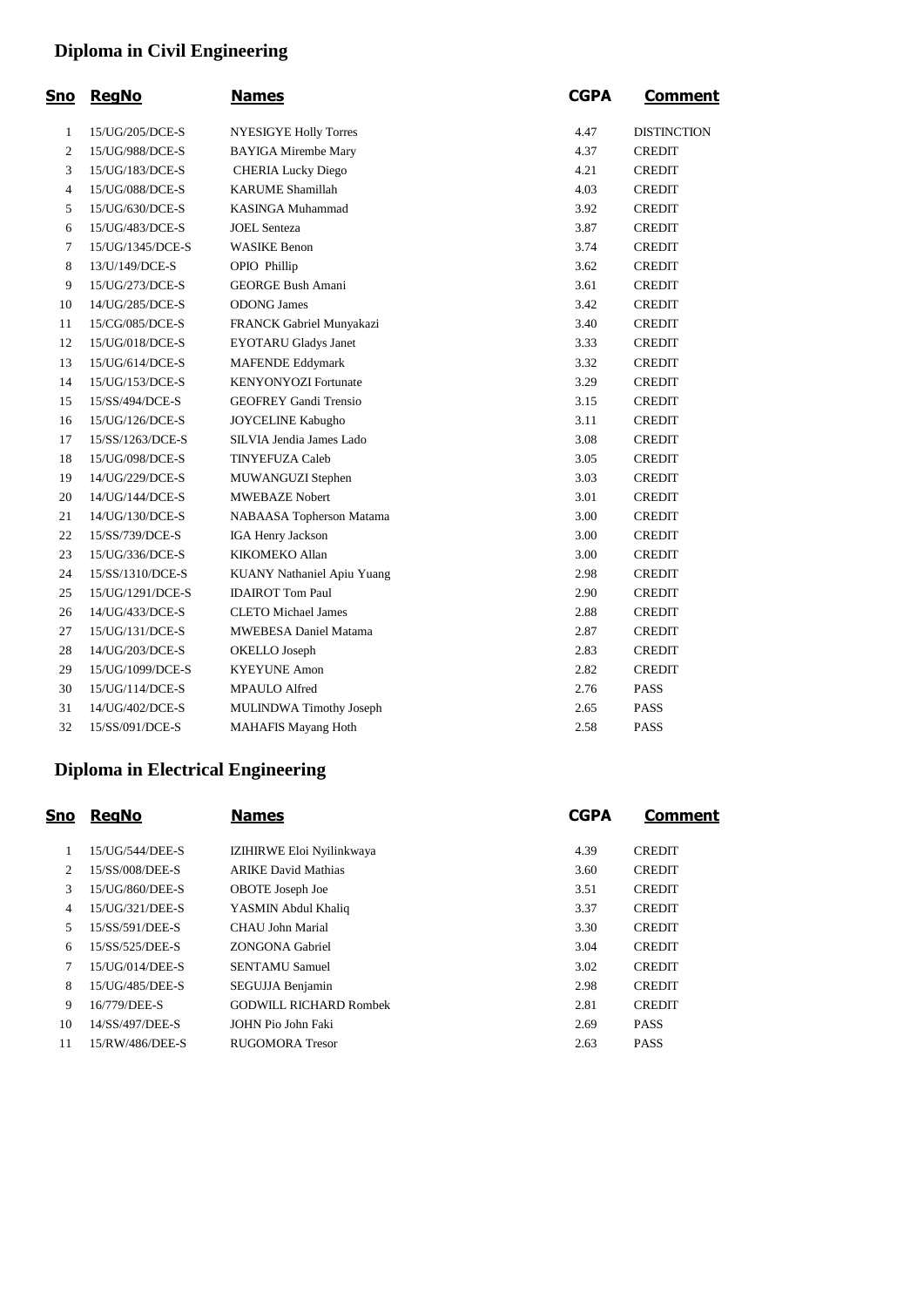# **Faculty of Science and Technology**

## **Bachelor of Information Technology**

| <u>Sno</u>     | <b>RegNo</b>     | <b>Names</b>                      | <b>CGPA</b> | <b>Comment</b>            |
|----------------|------------------|-----------------------------------|-------------|---------------------------|
| 1              | 14/UG/127/BIT-S  | <b>KATEME Annette</b>             | 4.83        | <b>FIRST CLASS</b>        |
| $\overline{2}$ | 14/UG/168/BIT-S  | SSEMAMBO Lincoln Joseph           | 4.29        | <b>SECOND CLASS UPPER</b> |
| 3              | 14/SO/152/BIT-J  | MAHDI Abdullahi Mohamud           | 4.28        | <b>SECOND CLASS UPPER</b> |
| 4              | 14/NG/102/BIT-J  | <b>BASHIR Khalifa Isah</b>        | 4.14        | <b>SECOND CLASS UPPER</b> |
| 5              | 16/368/BIT-S     | ZAINAB Suleiman Badamasi          | 4.04        | <b>SECOND CLASS UPPER</b> |
| 6              | 16/830/BIT-S     | MUHAMMAD Kamal Ibrahim            | 4.01        | <b>SECOND CLASS UPPER</b> |
| 7              | 14/TZ/132/BIT-S  | RWEGOSHORA Mukela David           | 3.99        | <b>SECOND CLASS UPPER</b> |
| 8              | 14/CG/169/BIT-J  | <b>BYANJIRA KOKO Laurent</b>      | 3.89        | <b>SECOND CLASS UPPER</b> |
| 9              | 14/UG/434/BIT-J  | <b>KATISI Rebecca</b>             | 3.86        | <b>SECOND CLASS UPPER</b> |
| 10             | 14/SS/040/BIT-S  | THOMAS Jada Philip                | 3.84        | <b>SECOND CLASS UPPER</b> |
| 11             | 14/CG/091/BIT-J  | MUNGANGA Biluge Merveille         | 3.82        | <b>SECOND CLASS UPPER</b> |
| 12             | 15/NG/021/BIT-J  | Abdulmumin Garba Ahamad           | 3.76        | <b>SECOND CLASS UPPER</b> |
| 13             | 14/UG/720/BIT-J  | <b>KAGONA Edison</b>              | 3.74        | <b>SECOND CLASS UPPER</b> |
| 14             | 14/SS/619/BIT-J  | <b>HUBERT</b> Loro Luca           | 3.61        | <b>SECOND CLASS UPPER</b> |
| 15             | 14/UG/416/BIT-S  | NATUKUNDA Jesca                   | 3.55        | <b>SECOND CLASS LOWER</b> |
| 16             | 14/NG/065/BIT-J  | <b>IBRAHIM Sani</b>               | 3.45        | <b>SECOND CLASS LOWER</b> |
| 17             | 14/CG/117/BIT-J  | <b>CHRISTIAN Matabaro</b>         | 3.45        | <b>SECOND CLASS LOWER</b> |
| 18             | 14/RW/240/BIT-S  | <b>KARANGWAYIRE Mediatrice</b>    | 3.35        | <b>SECOND CLASS LOWER</b> |
| 19             | 14/CG/020/BIT-J  | MAYAZA Issa Sarah                 | 3.31        | <b>SECOND CLASS LOWER</b> |
| 20             | 14/NG/092/BIT-J  | AUWAL Rabiu Abdulkadir            | 3.27        | <b>SECOND CLASS LOWER</b> |
| 21             | 14/UG/308/BIT-S  | <b>OTODI</b> Allan                | 3.18        | <b>SECOND CLASS LOWER</b> |
| 22             | 14/CG/130/BIT-J  | KIMANUKA Blaise Senga             | 3.10        | <b>SECOND CLASS LOWER</b> |
| 23             | 14/UG/529/BIT-J  | <b>SENGENDO Hudson</b>            | 3.09        | <b>SECOND CLASS LOWER</b> |
| 24             | 14/UG/527/BIT-J  | KAGOYA Asha                       | 3.04        | <b>SECOND CLASS LOWER</b> |
| 25             | 14/CG/104/BIT-J  | <b>GUY Kasyenene Michel</b>       | 3.02        | SECOND CLASS LOWER        |
| 26             | 14/CG/500/BIT-J  | UKETSHI Jarieko Heritier          | 2.98        | <b>SECOND CLASS LOWER</b> |
| 27             | 14/RW/200/BIT-S  | <b>INGABIRE</b> Jacqueline        | 2.93        | <b>SECOND CLASS LOWER</b> |
| 28             | 13/SS/007/BIT-M  | <b>MAROR Ayuel Deng Ayuel</b>     | 2.79        | <b>PASS</b>               |
| 29             | 13/NG/002/BIT-J  | <b>OYEYEMI</b> Babatunde Ifeoluwa | 2.78        | <b>PASS</b>               |
| 30             | 14/CG/459/BIT-J  | <b>MATHE Katembo Aaron</b>        | 2.73        | <b>PASS</b>               |
| 31             | 14/CG/049/BIT-J  | <b>NASSIF Abdoul</b>              | 2.71        | <b>PASS</b>               |
| 32             | 15/UG/1353/BIT-S | <b>SSERWANGA Samuel</b>           | 2.59        | <b>PASS</b>               |
| 33             | 13/CG/106/BIT-M  | <b>ELIE</b> Dodava                | 2.57        | <b>PASS</b>               |
| 34             | $15/316/BIT-J$   | MUHAMMAD Shuaibu Abubakar         | 2.37        | <b>PASS</b>               |
| 35             | 14/CG/204/BIT-J  | <b>PALUKU Mathe Hunselme</b>      | 2.37        | <b>PASS</b>               |